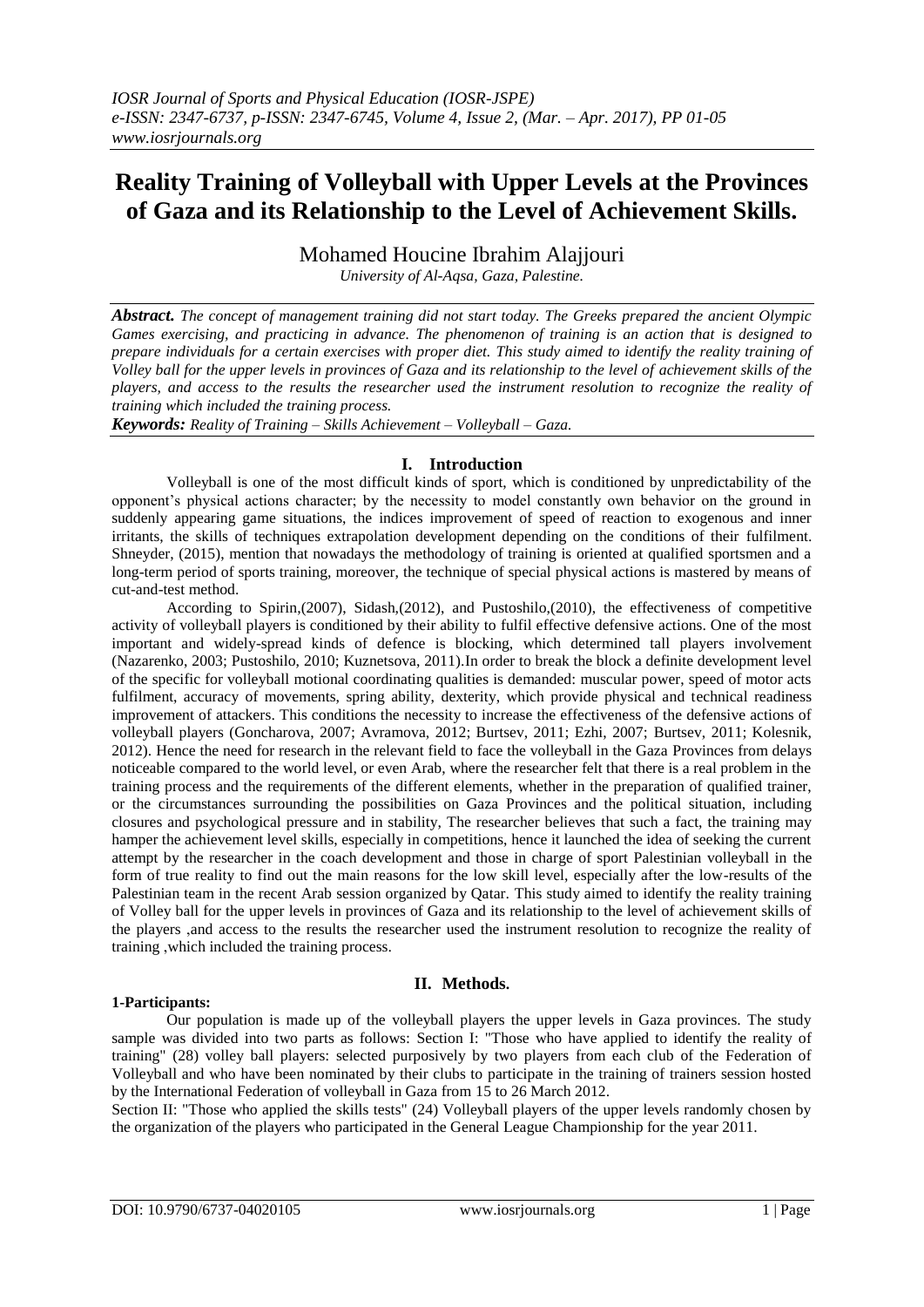## **2-Measurements:**

#### *Description of the questionnaire:*

Our questionnaire is composed of 57 items distributed over 5 dimensions.

- $\overline{\phantom{a}}$  The first dimension: reality of the training situation (14 items).
- $\ddot{\text{+}}$  The second dimension: political situation of the Gaza provinces (7 items).
- $\ddot{\text{+}}$  The third dimension: the possibilities available for the training of volleyball (12 items).
- $\downarrow$  The fourth dimension: the club signed (10 items).
- $\ddot{\text{I}}$  The fifth dimension: the reality of the Palestinian Federation of volleyball (14 items).

We have showed the questionnaire to a group of (3) experts with doctorate in sports training and sports psychology degree, to express their opinion in both the resolution and its expression axes. After the insertion of the proposed amendments by the arbitrators, we have printed the final version of the questionnaire.

## **III. Results and Discussions.**

#### **1. The stability of the questionnaire:**

The questionnaire was given to a random sample of (6) members of the volleyball players at the upper levels of the Gaza Strip in order to ensure its stability, where re-applied, were reliability coefficient calculating way retail mid-term and internal consistency by Alpha of Cronbach equation areas separate tool as a whole, since the value of constancy of the instrument as a whole  $(0.771)$  and was considered the appropriate intercourses for the purposes of this research, the following table shows the details.

| Axes                 | Number of  | Individual paragraphs |       |              | Marital paragraphs | Link midterm retail | Cronbach Alpha |  |
|----------------------|------------|-----------------------|-------|--------------|--------------------|---------------------|----------------|--|
|                      | paragraphs | <b>Means</b>          | Sd    | <b>Means</b> | Sd                 |                     |                |  |
| Training             | 14         | 4.41                  | 2.82  | 4.18         | 3.05               | 0.693               | 0.711          |  |
| <b>Possibilities</b> | 11         | 8.66                  | 3.39  | 8.79         | 3.32               | 0.754               | 0.813          |  |
| <b>Clubs</b>         | 10         | 9.96                  | 3.89  | 9.72         | 4.11               | 0.754               | 0.749          |  |
| Union                | 14         | 13.01                 | 4.13  | 12.92        | 4.32               | 0.712               | 0.789          |  |
| Political Status     | 7          | 13.26                 | 4.20  | 13.57        | 4.51               | 0.819               | 0.791          |  |
| Total                | 57         | 49.3                  | 18.43 | 49.18        | 19.31              | 0.733               | 0.771          |  |

**Tab. 1-** Reliability coefficient retail midterm Alpha Cronbach axes questionnaire and paragraphs.

To make sure the reliability of study tool, the researcher to apply and re-apply the instrument to 11 player, the internal consistency by Cronbach's alpha areas and tool whole equation, is evident from Table 1 that the mid-term retail reliability coefficient for axes resolution and paragraphs ranged between (0.686 - 0.819) and the total amounted to paragraphs (.733), and corrects alpha Cronbach ranged between (0.711 - 0.813) of the axes and the total paragraphs (0.771) which shows the stability of the questionnaire and then considered the appropriate ratios for the purposes of this research.

## **2. Reality of training volleyball in the upper levels of the Gaza Provinces.**

To limit the reality of training volleyball in the upper levels of the Gaza provinces through all averages, percentages and standard deviations for each positive and negative paragraph in one table as follows:

| axis                    | Average account positive<br>The percentage of<br>positive vertebrae<br>paragraphs |        | Average account<br>paragraphs negative | The percentage of<br>negative paragraphs | The total proportion of<br>the axis after inverting of<br>the negative grades | <b>Standard Deviation</b> |  |
|-------------------------|-----------------------------------------------------------------------------------|--------|----------------------------------------|------------------------------------------|-------------------------------------------------------------------------------|---------------------------|--|
| <b>Training</b>         | 2.11                                                                              | 42.2%  | 3.1                                    | 61.2%                                    | 40.5%                                                                         | 0.89                      |  |
| <b>Possibilities</b>    | 2.29                                                                              | 45.9%  | 3.95                                   | 79%                                      | 33.5%                                                                         | 1.03                      |  |
| Club                    | 2.28                                                                              | 45.5%  |                                        |                                          | 45.5%                                                                         | 0.79                      |  |
| <b>Union</b>            | 2.15                                                                              | 42.9%  |                                        |                                          | 42.9%                                                                         | 0.66                      |  |
| <b>Political status</b> |                                                                                   |        | 3.2                                    | 64.3%                                    | 35.7%                                                                         | 0.75                      |  |
| Total                   | 2.21                                                                              | 44.13% | 3.42                                   | 68.2%                                    | 39.6%                                                                         | 0.82                      |  |

**Tab.2-** Averages, percentages and standard deviations for all axes.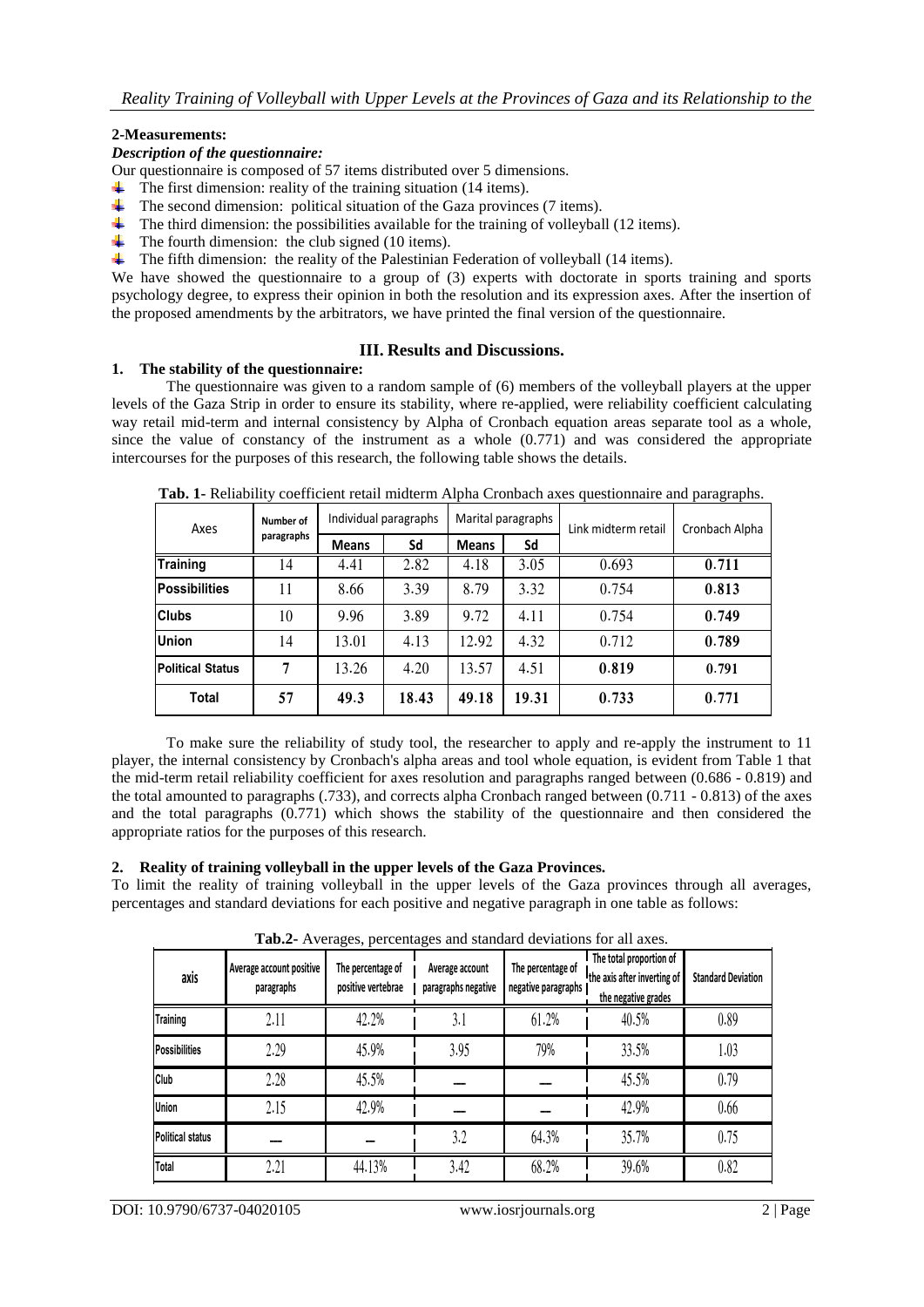By the table (2), we illustrated that the average of all the positive paragraphs in identifying "the reality of training volleyball Higher levels of the Gaza Strip" and all axes were (2.21) and a percentage of 44.13%, and if the inverting of the ladder stairs to shed light on the remaining half of the positive clauses; the ratio becomes 55.87% negative .It is also clear from the table (2) that the average of negative paragraphs was (3.42) and a percentage of 68.2%,It could be argued that the addition of grades "inverted" for the positive paragraphs on the negative paragraphs gives us the reality of negative training by 62%,This means the reality of positive train by only 38%,Which gives an indication of the low level of the elements of the natural training for the volleyball sport in the Gaza Strip, and this shows that a healthy environment for volleyball training in the Higher levels of the Gaza Strip is classified as a " Unsound training environment," so the researcher attributed the reasons for this decline to what is stated in commenting on the results of each question of the five questions above study, the researcher has used the following form chart to illustrate the percentages of the reality of training.

## **3. The level of achievement of gifted volleyball players in the upper levels in the provinces of Gaza.**

To answer the question about the level of achievement of gifted volleyball players in the upper levels in the provinces of Gaza, we have used an appropriate statistical operation and reached the following results.

| <b>Series</b> | Level skill achievement                        | Average account from<br>(10) | <b>Standard</b><br><b>Deviation</b> | Order of the level of<br>achievement | Degree of<br>correlation | Class spread sheet |  |
|---------------|------------------------------------------------|------------------------------|-------------------------------------|--------------------------------------|--------------------------|--------------------|--|
|               | Transmission of the top<br>and bottom          | 7.6                          | 0.896                               |                                      |                          |                    |  |
| 2             | The reception from the<br>bottom arms          | 8.46                         | 1.131                               | 2                                    | 0.77                     | 0.27               |  |
| 3             | Scrolling from the top of<br>the "preparation" | 8.73                         |                                     |                                      |                          |                    |  |
|               | Batting over whelming                          | 6.4<br>6.88                  | 0.579<br>0.594                      |                                      |                          |                    |  |

| Tab.3- Shows the correlation coefficient and arranging the level of achievement skills of volleyball players in |
|-----------------------------------------------------------------------------------------------------------------|
| the upper level in Gaza.                                                                                        |

By the table (3) we illustrated a correlation between the level of achievement skills for volleyball players in the upper levels, also the results indicated that the correlation coefficient is equal to (0.77), a value greater than Tabulated value of (0.27) at the level of which confirms the strength of the relationship. Despite the presence of correlation between the skills they have been mixed to a low degree, was the first slider of the highest order and a mean skill (8.73) followed respectively (scroll down, the transmission of the top and bottom, bulwark, batting overwhelming).

## **4. The details of crude grades and standardized and the level of skill achievement.**

**Tab.4-** shows the details of crude grades and standardized and the level of skill achievement.

| <b>Series</b>  | <b>Skills</b>                                                           | Raw scores for each<br>players | Average crude grades<br>$n = 24$ | <b>Grading standard</b><br>from(10) | Percentage | Level                     |
|----------------|-------------------------------------------------------------------------|--------------------------------|----------------------------------|-------------------------------------|------------|---------------------------|
| ı              | Transmission of the top<br>and bottom                                   | 912 to 1200                    | 38 to 50                         | 7.6                                 | 76%        | <b>Medium</b>             |
| $\overline{c}$ | The reception from the<br>bottom arms                                   | 609 to 720                     | 25,38 to 30                      | 8.46                                | 84.58%     | Good                      |
| 3              | Scrolling from the top of<br>the "preparation"                          | $2095$ to $2400$               | 87.3 to 100                      | 8.73                                | 87.3%      | Good                      |
| 4              | battingoverwhelming                                                     | 384 to 600                     | 16 to 25                         | 6.4                                 | 64%        | Lower than the<br>average |
| 5              | <b>Bulwark</b>                                                          | 743 to 1080                    | 30.95 to 45                      | 6.88                                | 68.8%      | Lower than the<br>average |
|                | The arithmetic average of the sum of the percentages of the five skills |                                |                                  |                                     | 76.14%     | <b>Medium</b>             |

Evident from the table (4) that the level of achievement skills for the volleyball players in the upper levels of the Gaza Strip is (average) and the percentage is (76.14%) and the researcher believes that this level does not represent the required the higher levels for volleyball teams, and it is not equivalent to the external levels, whether at the universal level l or even Arab.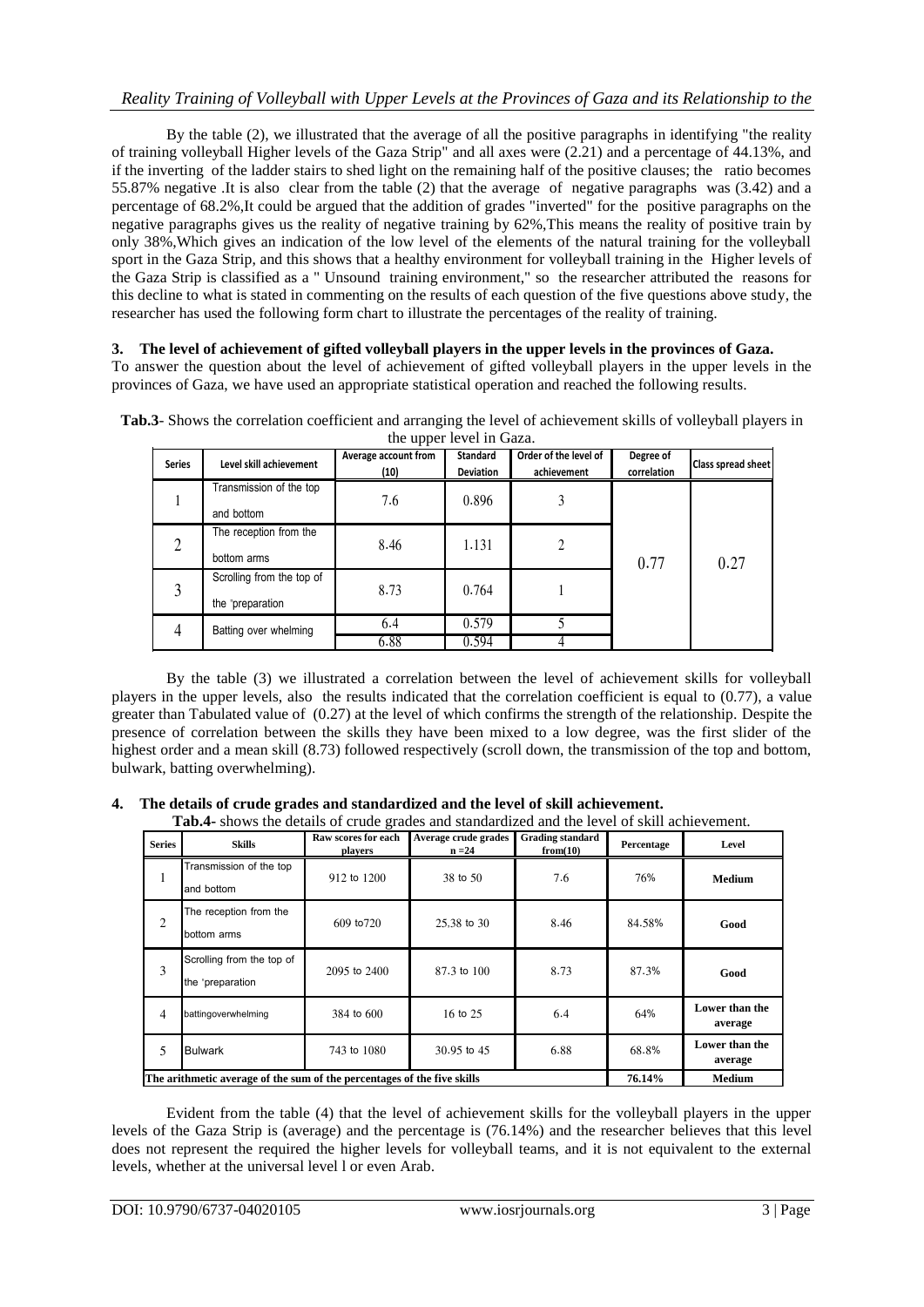#### **5. Relationship at the level of significance (** $\Box$ **)**  $\Box$  0.05) between the reality of training volleyball in the **higher levels of achievement and the level of skill of the players.**

To answer the seventh question which is "Is there a statistically significant relationship at the level of significance ( $\alpha \ge 0.05$ ) between the reality of training volleyball in the higher levels of achievement and the level of skill of the players?" we have used the appropriate statistical operations and reached the following results:

|                      | <b>Reality Training</b> |                            | <b>Batting over Whelming</b> |                       |                            | Scrolling from the top of the "preparation" |                       |                            | The reception from the bottom arms |                       |                            | Transmission of the top and bottom |                       |                            |                              |
|----------------------|-------------------------|----------------------------|------------------------------|-----------------------|----------------------------|---------------------------------------------|-----------------------|----------------------------|------------------------------------|-----------------------|----------------------------|------------------------------------|-----------------------|----------------------------|------------------------------|
|                      | Standard<br>deviation   | Correlation<br>Coefficient | The level of<br>significance | Standard<br>deviation | Correlation<br>Coefficient | The level of<br>significance                | Standard<br>deviation | Correlation<br>Coefficient | The level of significance          | Standard<br>deviation | Correlation<br>Coefficient | The level of<br>significance       | Standard<br>deviation | Correlation<br>Coefficient | The level of<br>significance |
| Training             | 0.63                    | 0.15                       |                              | 0.59                  | 0.12                       |                                             | 0.78                  | 0.26                       |                                    | 0.77                  | 0.28                       | 0.03                               | 0.66                  | 0.21                       | 0,4                          |
| <b>Possibilities</b> | 0.70                    | 0.21                       |                              | 0.64                  | 0.23                       | 0.05                                        | 0.92                  | 0.38                       | 0.04                               | 0.83                  | 0.32                       |                                    | 0.68                  | 0.23                       |                              |
| Club                 | 0.65                    | 0.19                       | 0.03                         | 0.61                  | 0.16                       |                                             | 0.69                  | 0.18                       |                                    | 0.82                  | 0.30                       |                                    | 0.65                  | 0.19                       |                              |
| Union                | 0.67                    | 0.20                       |                              | 0.62                  | 0.19                       |                                             | 0.75                  | 0.26                       |                                    | 0.75                  | 0.23                       |                                    | 0.70                  | 0.25                       |                              |
| <b>Political</b>     | 0.69                    | 0.21                       |                              | 0.70                  | 0.26                       |                                             | 0.80                  | 0.29                       |                                    | 0.70                  | 0.20                       |                                    | 0.67                  | 0.21                       |                              |
| All axes             | 0.66                    | 0.19                       |                              | 0.63                  | 0.19                       |                                             | 0.78                  | 0.27                       |                                    | 0.77                  | 0.26                       |                                    | 0.67                  | 0.21                       |                              |

**Tab.5-** The relationship between the reality of training volleyball in the higher levels of and the level of skill achievement of the players.

We have illustrated by the results of table (5) that the correlation coefficients showing the relationship "between the reality of training volleyball in the upper levels and the level of achievement, the technically gifted players" were ranging between (0.27 - 0.19) was recorded (scroll up) the highest correlation to the level of achievement skills of the players and that with correlation coefficient (0.27) and a standard deviation (0.78),Followed by (scroll down) by a factor of correlation (0.26) and a standard deviation (0.77), while the lowest correlation coefficient was (beating overwhelming) of (0.19) and a standard deviation (0.62), as well as (bulwark) worth of correlation (0.19) and a standard deviation ( 0.66).

The significance level ranged between (0.05 - 0.03). This indicates the presence of a statistically significant relationship at the level of ( $\alpha$  > 0.05) between the reality of training and the level of achievement skills for volleyball players in the upper levels of the Gaza Strip, which means that the reality of poor training in the Gaza Strip and revealed by the current research in the first five questions the results, it led to the level of achievement of average Skill for volleyball players in the upper levels revealed by the results of the sixth question.

#### **IV. Conclusion**

In the light of the objective of the research and its questions, and depending on inhalers tool and method of statistical analysis of scientific practice, and through the presentation of the results and interpretation, we have extracted the following conclusions:

- 1. Reality of Training Volleyball in the upper levels of the Gaza Strip is «negative" and does not represent a sound training environment.
- 2. Achievement skills for the volleyball players in the upper levels of the Gaza Strip "average".
- 3. . There is a strong correlation between the reality of negative training of volleyball in the upper levels of the Gaza Strip and the average skill level of achievement.

#### **References**

- [1]. Avramova, N.V. (2012). Tests and evaluation criteria of motional actions programming skills of 15- 17 year old female volleyball players / N.V. Avramova, L.D. Nazarenko // Pedagogical-psychological and medical-biological problems of physical culture and sport. № 2(23). P.10- 16.Access mode: http://kamgifk.ru/sites/default/files/magazine/avramova.
- [2]. Burtsev, A.V. (2011). Spatio-temporal orientation development among qualified volleyball players / A.V. Burtsev // Pedagogicalpsychological and medical-biological problems of physical culture and sport. №1. P. 34-38. – Access mode: http://www/kamgifk.chelny. Net/journal.
- [3]. Goncharova, A.V.(2007). Reliability increase of female volleyball players' defensive actions taking into consideration sports motional objectives solution / A. V. Goncharova// Theory and practice of physical culture. №12. P. 45-48.
- [4]. Ezhi N. (2007). Training simulators use in conditional and technical training of volleyball players /Novik Ezhi // Theory and practice of physical culture. №12. P. 42-44.